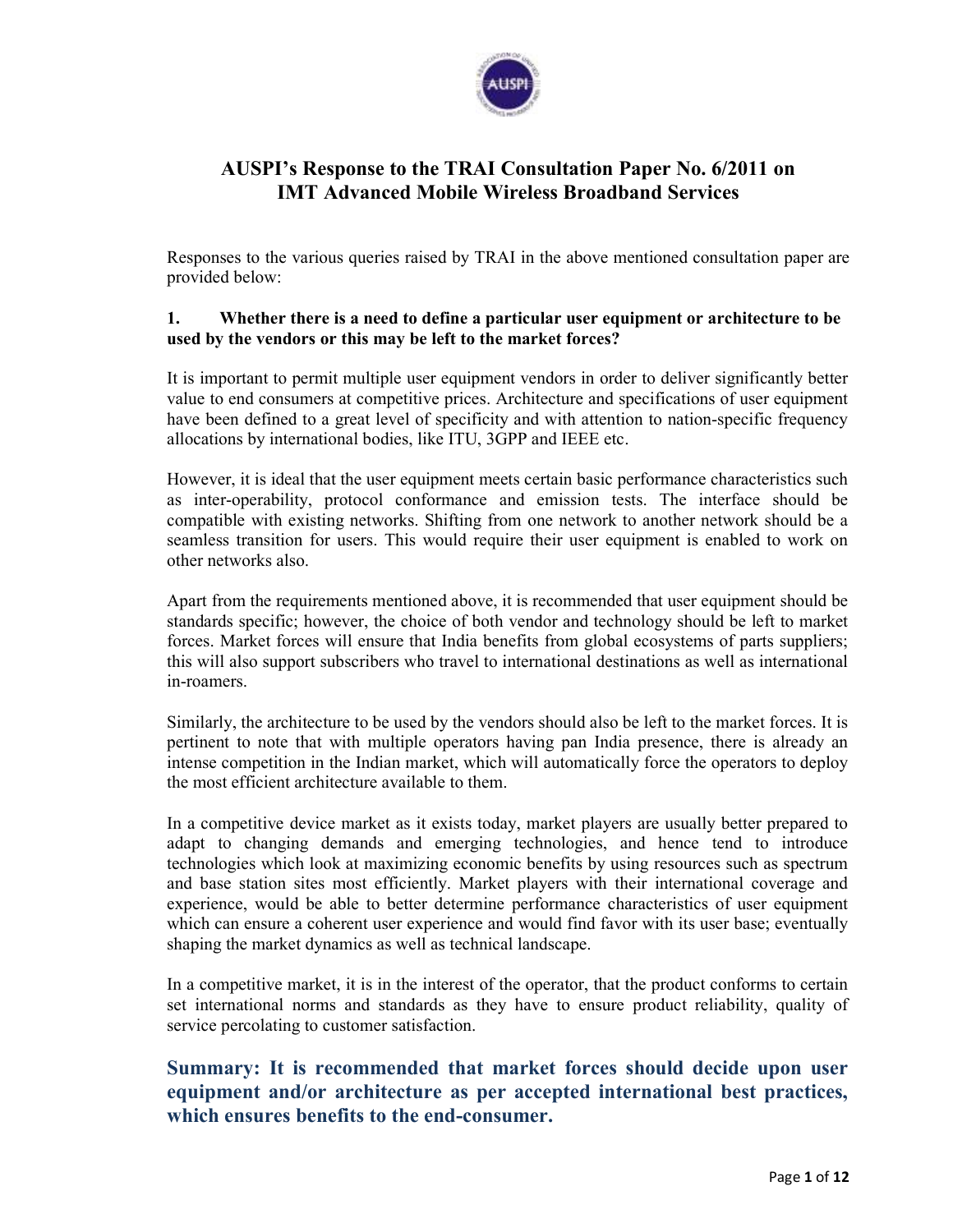

**2. Whether there is a minimal set of performance characteristics the user equipment has to meet before it is permitted to enter a network? These characteristics are over and above the inter-operability, protocol conformance and emission tests which presumably the user equipment has already passed.** 

We expect IMT Advanced business model to deliver user experience which creates value from higher data rates delivered cost efficiently with significantly lower power consumption. The user equipment should not be an impediment in allowing higher data throughput and optimal network performance.

Another desirable feature for the UE would be its ability for seamless transition between advanced and legacy networks. Also, as the spectrum allocation for IMT Advanced is likely to be in different bands across countries, it is imperative that the device supports multiple bands

Given the current state of competitiveness in the global and Indian UE market, these attributes, which are minimum performance characteristics, are likely to be covered by various players. In a competitive market, the development and evolution of UE is likely to be significantly above the highlighted characteristics. An example of this evolution is well illustrated by the smartphones, which over the last few years have seen significant innovation, making it a data centric lifestyle device, with customized applications being built to cater to lifestyle needs of end users.

As discussed above, market forces would look to ensure that user equipment in the network would comply with the minimal set of performance characteristics set by the industry associations such as IEEE/3GPP to ensure product reliability, quality of service and hence adequate customer satisfaction.

**Summary: It is recommended that market forces should decide upon user equipment and/or architecture as per accepted international best practices, which ensures benefits to the end-consumer.** 

**3. In addition to what has been described above, what can be the other security issues in IMT-Advanced services? How these security issues can be addressed?** 

**4. What basic security frameworks should be mandated in all networks to protect customer?** 

**&** 

Protections from unauthorized access, denial of service, malicious attacks affecting performance as well as theft of service are some of the issues which could be possibly encountered. To ensure data protection, integrity and privacy, mutual authentication of base station as well as mobile station would be required.

In addition, IMT Advanced is expected to make extensive use of user installed Femto cells; security and privacy in such networks is required at various levels which include:

- Air interface
- Operator's internal network
- Inter-operator links

In order to ensure that network security is not compromised, given the nature of services to be provided by IMT-A, network should be made secure from both outside attacks as well as inside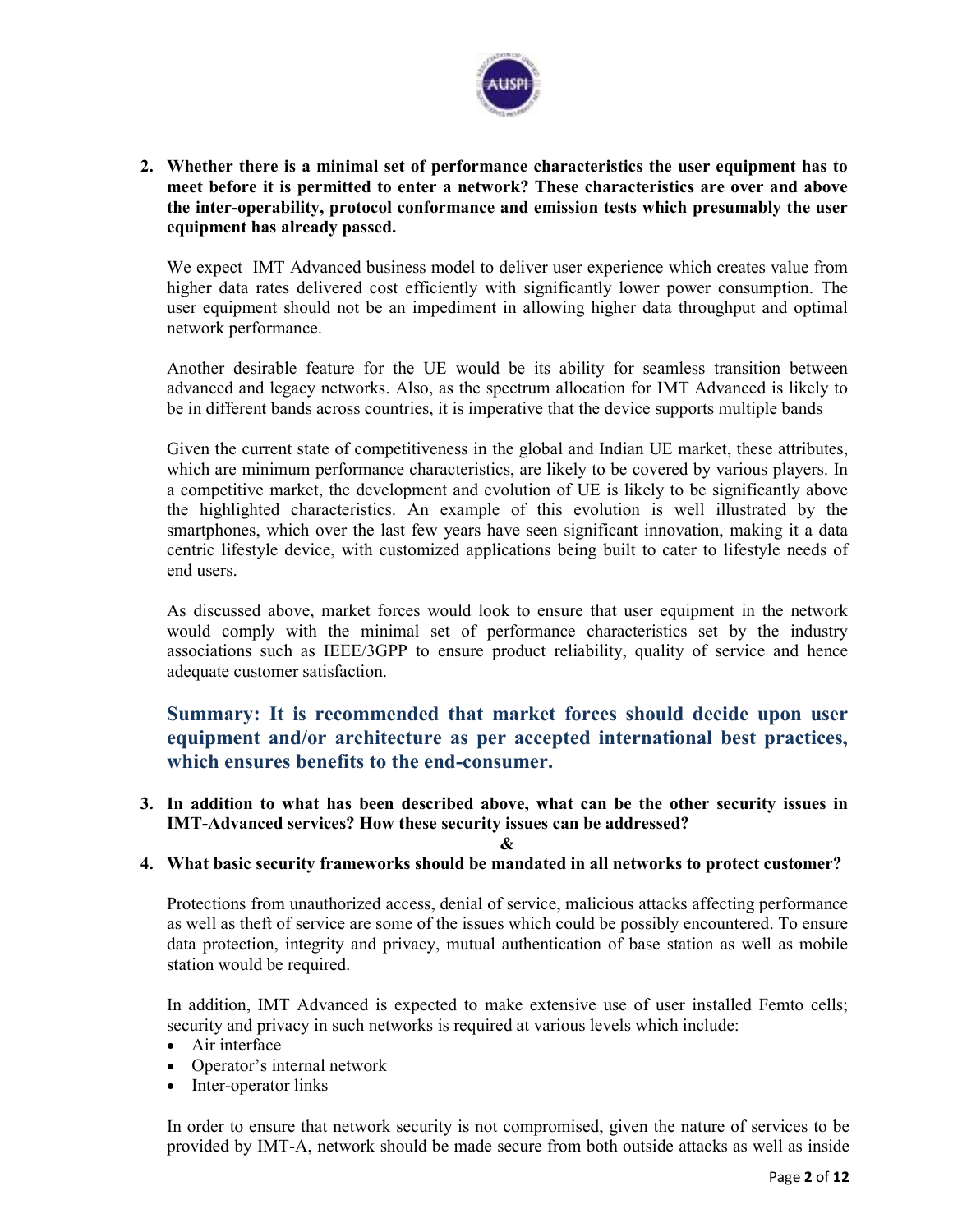

attacks. 3GPP recognizes this and has defined security standards which are likely to resolve the underlying issues in the network architecture.

Thus, the security measures have to be technology-independent, meaning that they will be applied in a top-down nature and be overlaid upon the entire system, not necessarily one of the specific networks. It is considered to be inefficient to secure applications through overlay technologies, which is why previous systems have enforced security through device measures<sup>1</sup>.

In addition to the points highlighted above, IMT Advanced systems will be required to protect its resources from attacks as well as misuse. Mutual authentication of base station as well as mobile station is required for data protection, integrity and privacy. An end to end security system will be implemented by using different levels of security across various architecture layers. The following steps could be considered for basic security frameworks across different layers of the IMT Advanced architecture:

- Mutual Authentication
- Authentication / Credentials of user or device
- Data confidentiality
- Message Integrity and Origin authentication
- Maintain security association across networks without losing connection
- Protection against replay attacks
- Privacy and Integrity

<u>.</u>

The above issues are covered by 3GPP security framework which covers multiple layers of the network architecture and defines standards by five security feature groups:

- **Network access security:** the set of security features that provide users with secure access to services, and which in particular protect against attacks on the (radio) access link.
- **Network domain security:** the set of security features that enable nodes to securely exchange signalling data, user data, and protect against attacks on the wireline network.
- **User domain security:** the set of security features that secure access to mobile stations.
- **Application domain security:** the set of security features that enable applications in the user and in the provider domain to securely exchange messages.

**Visibility and configurability of security:** the set of features that enables the user to inform himself whether a security feature is in operation or not and whether the use and provision of services should depend on the security feature.

The following points need to be considered while defining the security framework:

a) Customer education: The customer should be clearly explained the operational model and possible exposures to this most advanced network. They should be made aware of the security risks associated with such advanced networks and advised suitably to take the actions required at their end to mitigate these risks.

b) Minimum UE authentication related aspects should be taken care of by the service providers.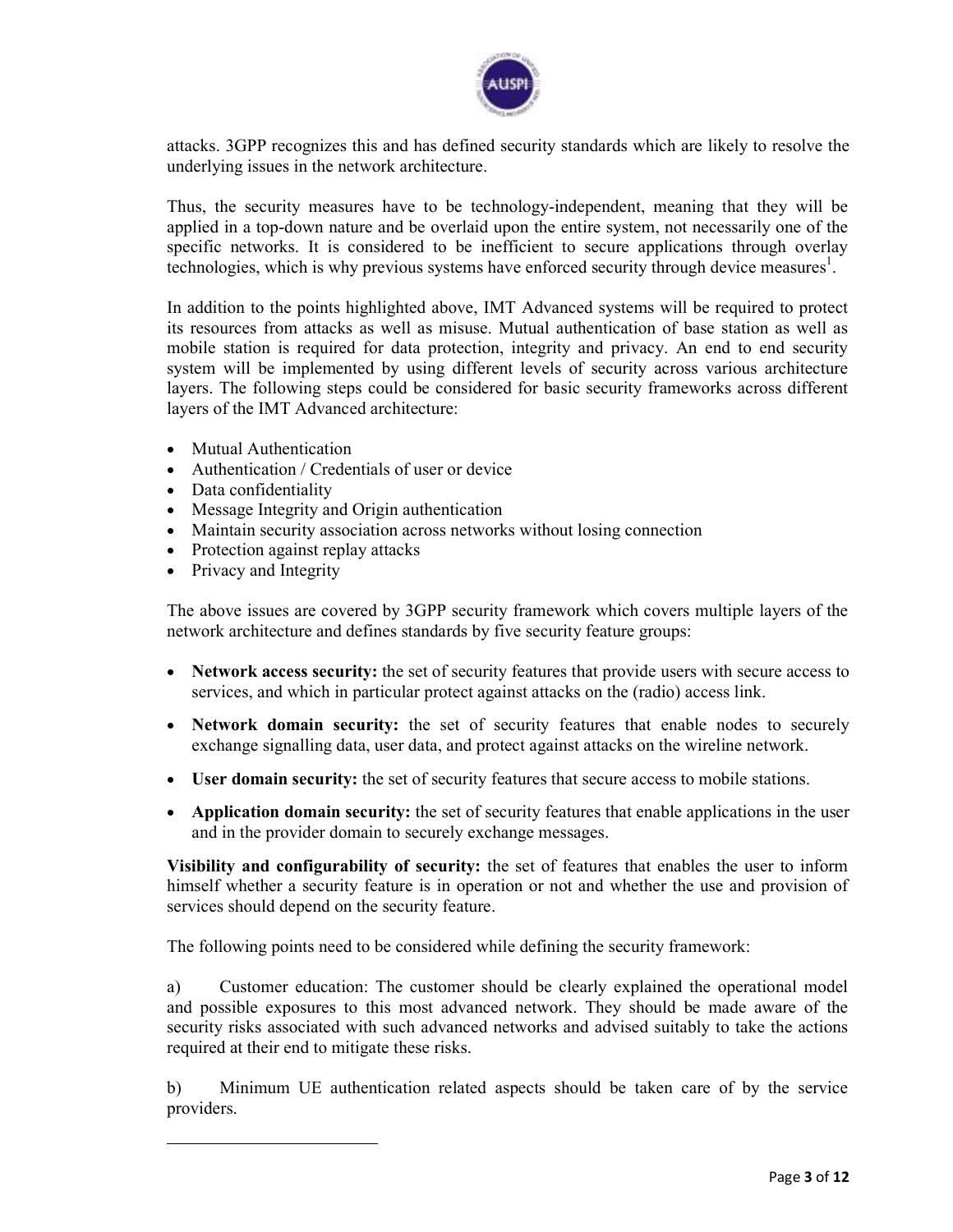

c) Sharing of passive and active infrastructure should ensure that such sharing does not result in enhanced risks.

d) Licensor has to revisit the interception capacity and the quality/type of interception required for such networks.

Further, it is submitted that since the licenses are technologically neutral, operators will be free to deploy any of the technologies namely LTE-Adv or IEEE 802.16m (Wireless MAN - Advanced) or any other alternate technologies, and hence any mandate for specific framework may favor some of the technologies and this should be avoided.

## **Summary: It is recommended that we may adopt the security framework covered as part of 3GPP standards**

#### **5. Which spectrum bands should be identified for the IMT-Services in India?**

Internationally, the following bands have been identified for IMT and IMT advanced for public telecommunication services: 450 MHz; 585-806 MHz; 800 MHz; 900 MHz; 1800 MHz; 1900 MHz; 2010-2025 MHz; 2.1GHz; 2.3-2.4 GHz; 2.5-2.69 GHz; 3.3-3.4 GHz and 3.4-3.6GHz.

In India, as per the National Frequency Allocation Plan 2011 the following bands have been identified for IMT

- 450 MHz (450.5 457.5 MHz paired with 460.5 MHz 467.5 MHz) (IND 35)
- $698 806 \text{ MHz (IND 38)}$
- 1920-1980 MHz paired with 2110-2170 MHz (FDD mode) (IND 59)
- 2010-2025 MHz (TDD Mode) (IND 59)
- 2300-2400 MHz (IND 61)
- 2535-2655 MHz (IND 63)
- 3400-3600 MHz (IND 66)

A comparison of these bands is given in the table below:

| <b>Band</b> | <b>Current Use (in</b> | <b>Implications for IMT</b>   | <b>International</b> |
|-------------|------------------------|-------------------------------|----------------------|
|             | India)                 |                               | <b>Deployments</b>   |
| 700 MHz     | Defence,               | • Good propagation            | <b>United States</b> |
|             | <b>Broadcasting</b>    | characteristics               |                      |
|             | services, Captive      | • Can help reach out to rural |                      |
|             | <b>Users</b>           | areas                         |                      |
|             |                        | • Relatively lower power      |                      |
|             |                        | requirements (especially      |                      |
|             |                        | important for data usage)     |                      |
| 900 MHz     | 2G services,           | • Good propagation            |                      |
|             | incumbent GSM          | characteristics               |                      |
|             | operators              | • Can help reach out to rural |                      |
|             |                        | areas                         |                      |
|             |                        | • Relatively lower power      |                      |
|             |                        | requirements (especially      |                      |
|             |                        | important for data usage)     |                      |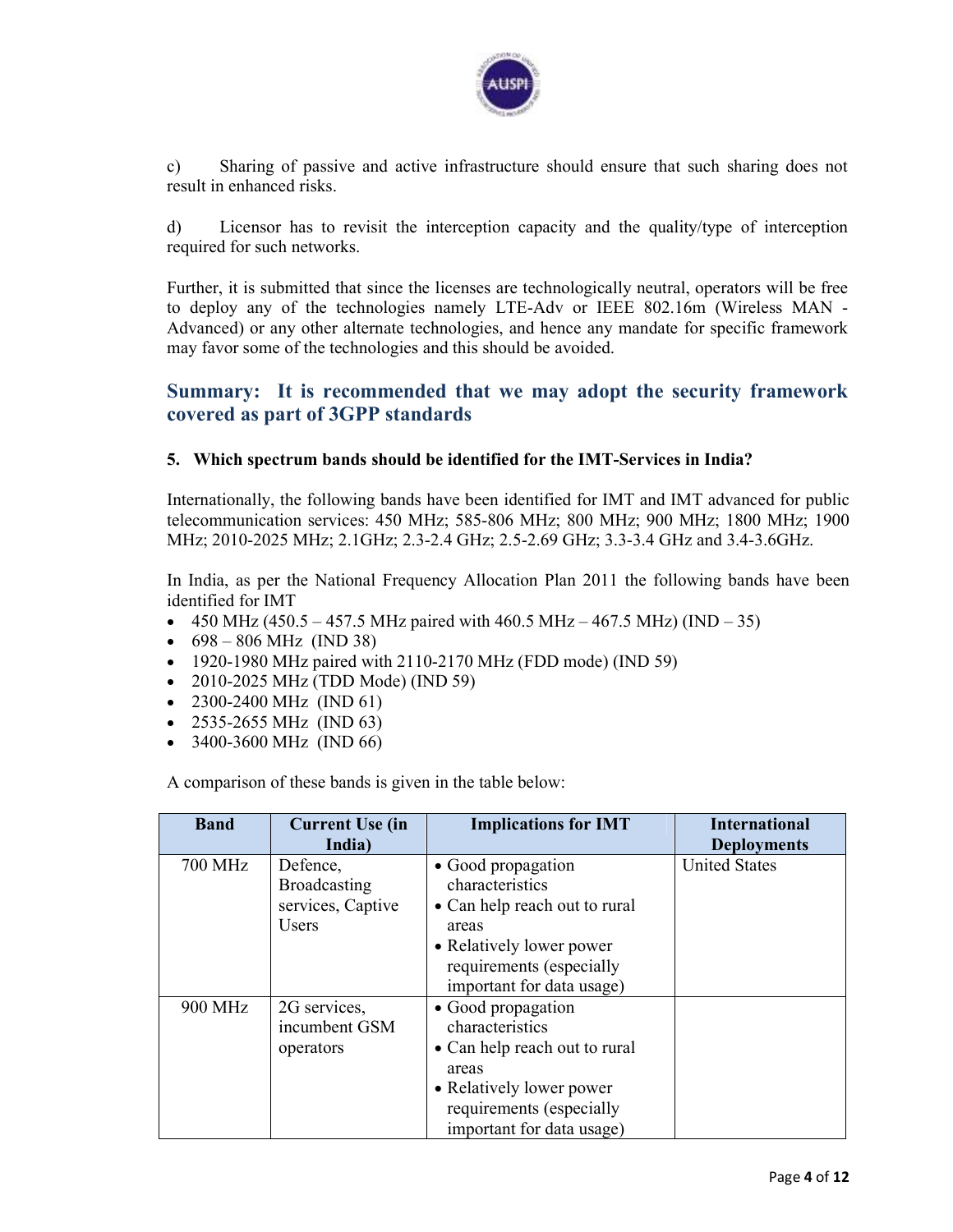

| <b>Band</b>                | <b>Current Use (in</b><br>India)                          | <b>Implications for IMT</b>                                                                                                                                             | <b>International</b><br><b>Deployments</b> |
|----------------------------|-----------------------------------------------------------|-------------------------------------------------------------------------------------------------------------------------------------------------------------------------|--------------------------------------------|
| $2.3 - 2.4$ GHz            | BWA services,<br>Captive users,<br>Government<br>agencies | • Poor propagation<br>characteristics (8-10 times cell<br>sites needed for coverage as<br>compared to 700 MHz)<br>• Expensive to deploy                                 |                                            |
| $2.5 - 2.69$<br><b>GHz</b> | Government<br>agencies, BSNL/<br>MTNL-BWA                 | • Poor propagation<br>characteristics (8-10 times cell<br>sites needed for coverage as<br>compared to 700 MHz)<br>• Internationally harmonized<br>• Expensive to deploy | Sweden,<br>Germany,<br>Norway              |
| $3.4 - 3.6$<br><b>GHz</b>  | Television<br>reception                                   | • Poor propagation<br>characteristics<br>• Likely to have poor global<br>ecosystem                                                                                      |                                            |

From technical point of view, low frequencies bands are better for signal propagation hence deployment friendly (especially in rural areas). It is recommended that the 700 MHz spectrum band should be used for IMT services in India. This frequency is appropriate both from the perspective of capacity and coverage. The low frequency is efficient and allows for a network that does not require a dense build-out and provides better in-building penetration than higher frequency bands. The propagation characteristics could facilitate the deployment of networks reaching sparsely populated areas that are uneconomic to cover with networks operating at higher bands. The benefits of using this frequency would mean that fewer base stations which would lower the capital investment as well as significantly lower operational expenditure. This will help government meet its broadband penetration objectives.

A further advantage of identifying this band for IMT-A services in India is that it is likely to have an established global ecosystem of network equipment as well as devices which is critical for the success of technology.

It is recommended that considering the economy of scale, support for international roaming, ease of availability of UEs, propagation characteristics and availability of spectrum bandwidth to provide the high speed data services through IMT Advanced technologies the 700 MHz band seems to be appropriate band for IMT-A Services in India.

It needs to be noted that TRAI has already recommended that 700 MHz band be earmarked for IMT applications. The draft NTP'2011 also aims to make available globally harmonized bands for commercial mobile services, which will be a key driver for success of – IMT Advanced services in India

**Since the required spectrum requirement may not be entirely met through 700 MHz, Government may have to consider spectrum in at-least one more band. Another important band for deployment in India could be 2.5 – 2.69 MHz. While it does not have good propagation characteristics (as compared to 700 MHz), it is likely to have good global ecosystem which provides it an**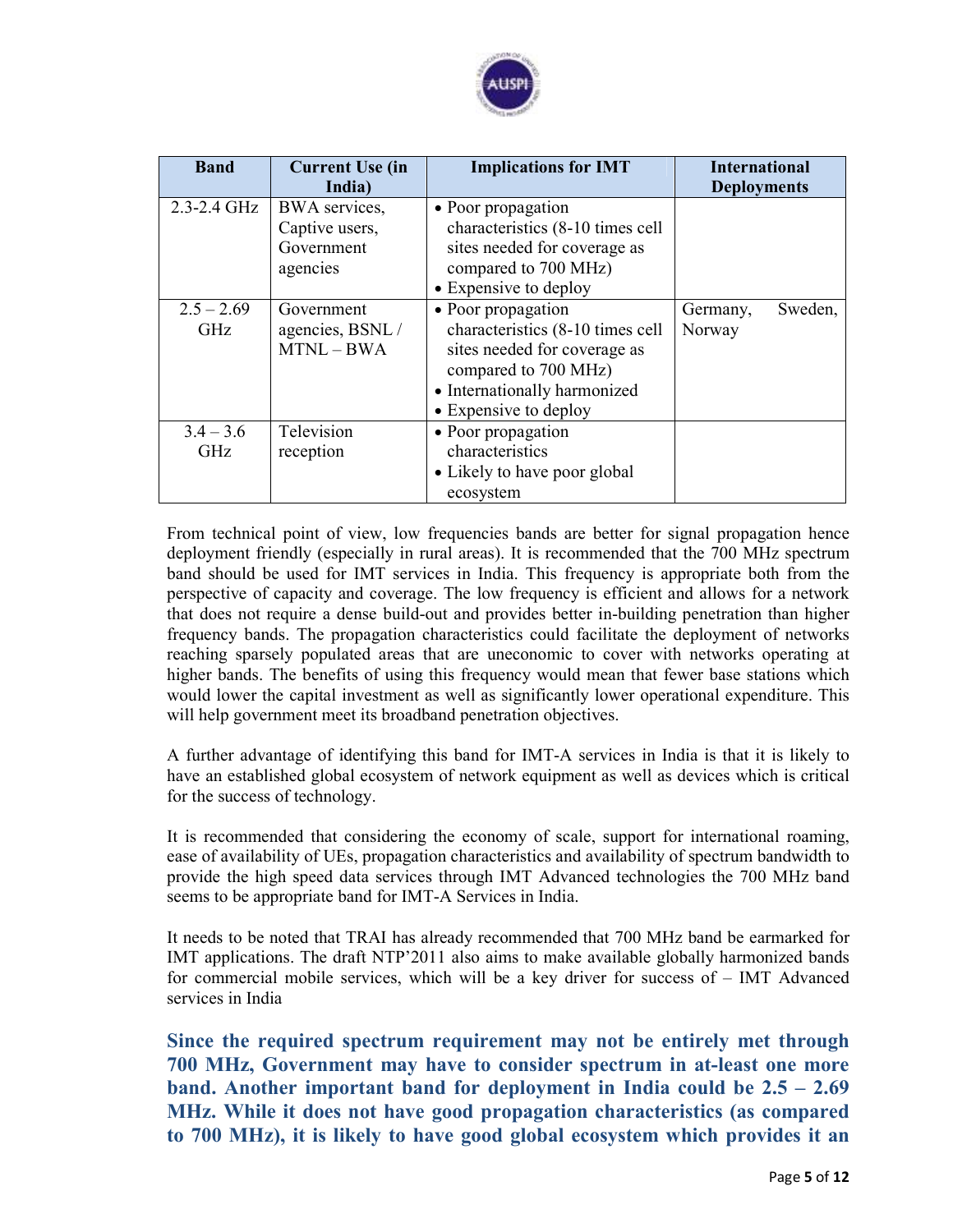

# **edge over other bands (except 700 MHz). In addition, 800 MHz and 900 MHz spectrum bands may be evolved towards for IMT– Advanced services.**

### 6. **What should be the block size of spectrum to be put on auction? How many blocks of spectrum should be allocated/ auctioned per service area?**

**&** 

### **7. What is the minimum spectrum block size for effective use of 4G technologies?**

While the technology allows combining multiple smaller blocks of spectrum, larger the contiguous block of spectrum, better is the spectral efficiency (using statistical multiplexing) and higher the cell throughput. Hence, it may not be advisable to divide the available spectrum up into smaller blocks that do not fulfil the licensed entity's requirements nor the end user's requirements or expectations of high speed/quality of broadband services. IMT-A achieves higher data rates and requires wider radio channels, such as 10 MHz wide channels. To deliver very high data rate, the system must minimize interference.

It should be noted that moving towards more advanced standards, (e.g. LTE 3GPP rel 10) there is inherent support for larger bandwidth to gain larger throughput. All IMT Advanced technologies would require wider contiguous channels (10 MHz or more) to provide the desired services and level of performance required of IMT Advanced services which include enhanced data rates, value added services and various data centric applications.

Spectral efficiencies of IMT Advanced technologies typically find synergy when larger bandwidths are available with the operator. Internationally, 10-20 MHz of spectrum has been allocated to operators for rolling out IMT Advanced networks.

| <b>Block</b>  | <b>Description</b>                     | <b>Bandwidth</b><br>(MHz) | <b>Reserve price</b><br>(Per MHz $-$<br><b>USD Mn)</b> | <b>Highest Bid</b><br>(Per MHz $-$<br><b>USD Mn)</b> |
|---------------|----------------------------------------|---------------------------|--------------------------------------------------------|------------------------------------------------------|
|               | 176 "economic area" licences           |                           |                                                        |                                                      |
| A             | for $2 \times 6$ MHz                   | 12                        | 150.6                                                  | 330.1                                                |
| B             | 734 "cellular market area"             | 12                        | 114.5                                                  | 762                                                  |
|               | licences for $2 \times 6$ MHz          |                           |                                                        |                                                      |
| $\mathcal{C}$ | 12 "regional economic area             | 22                        | 210.8                                                  | 215.8                                                |
|               | grouping" licences for $2 \times$      |                           |                                                        |                                                      |
|               | 11MHz, with "open platform"            |                           |                                                        |                                                      |
|               | conditions                             |                           |                                                        |                                                      |
| D             | Single national licence for $2 \times$ | 10                        | 133                                                    | 47.2                                                 |
| (unsold)      | 5MHz, with conditions                  |                           |                                                        |                                                      |
|               | requiring a public/private             |                           |                                                        |                                                      |
|               | partnership to create a public         |                           |                                                        |                                                      |
|               | safety broadband network               |                           |                                                        |                                                      |
| E             | 176 economic area licences for         | 6                         | 150.6                                                  | 211.1                                                |
|               | 6MHz (unpaired)                        |                           |                                                        |                                                      |

For example, in USA when FCC auctioned the 700 MHz spectrum, it divided the spectrum into 5 blocks as below: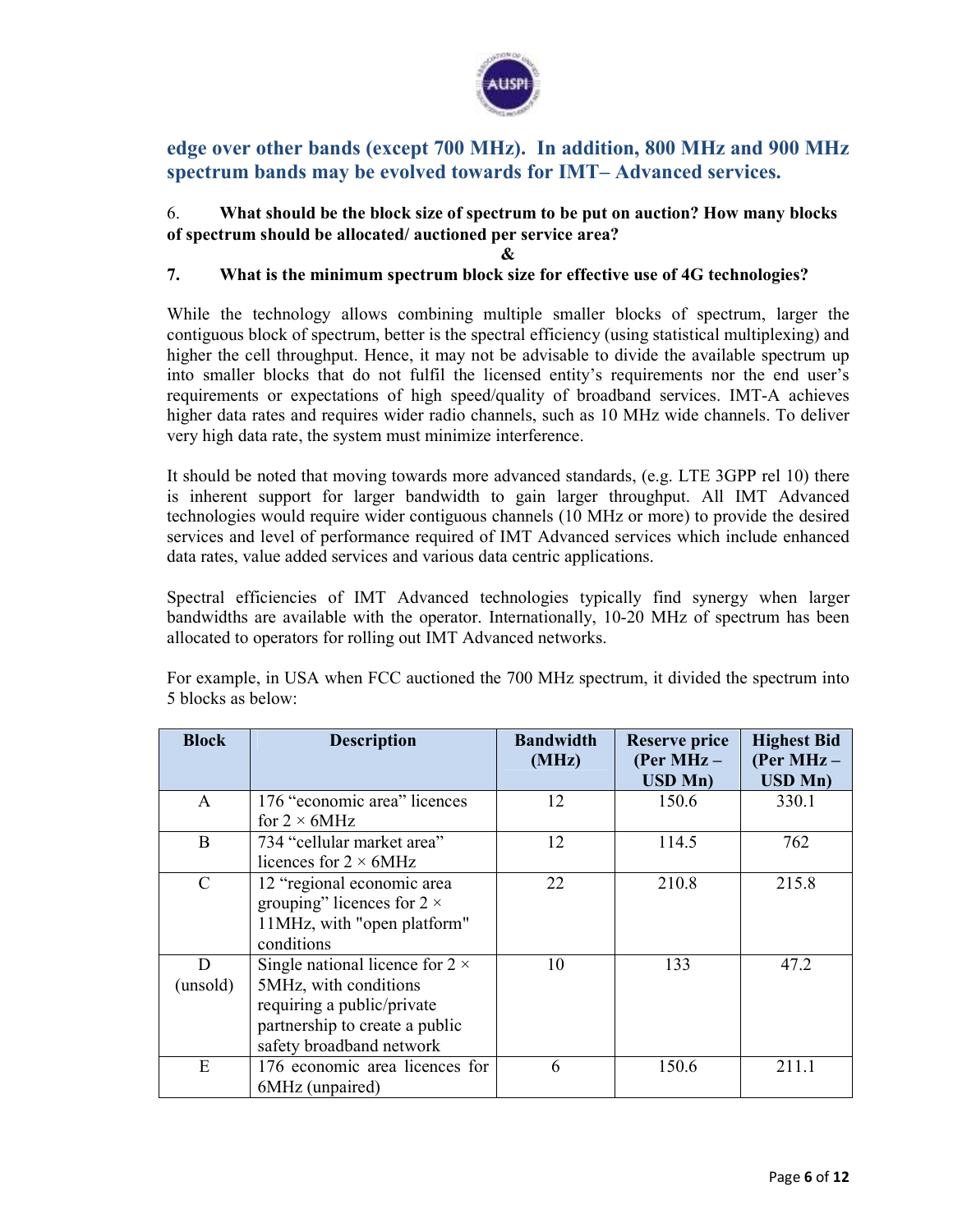

In the case of Germany, 360 MHz spectrum was auctioned across 4 different frequency bands viz., 800 MHz, 1.8 GHz, 2 GHz & 2.6 GHz. The spectrum was won by 4 players:

| <b>Player</b>             | <b>Quantum of</b><br><b>Spectrum</b> |
|---------------------------|--------------------------------------|
| Telekom                   | 95 MHz                               |
| Vodafone                  | 95 MHz                               |
| E-Plus                    | <b>70 MHz</b>                        |
| Telefonica O <sub>2</sub> | 99 MHz                               |

A geography based division of spectrum (within a circle) may not be feasible in India; it can be seen from US example that spectrum auctioned was in the range of 2 X 6 to 2 X 11 MHz. The spectrum in the  $2 \times 5$  MHz was not taken up by any bidder. From the case of Germany, it is evident that operators would need large quantum of spectrum.

Hence, minimum block size for effective deployment of IMT Advanced networks should be 2 X 10MHz. A 10 MHz bandwidth in FDD and 1x20 MHz in TDD per operator should be auctioned to achieve better efficiency and throughput. It is preferred to utilize more diversity gain considering high traffic demand.

Ideally 6 blocks should be auctioned in every service area as this would protect consumer interest. These blocks may be identified across multiple bands. The number of blocks auctioned should ideally be equal to the number of potential bidders minus 1 to ensure that the Government realizes the true value of the spectrum and at the same time successful bidders do not face a "winners curse".

Another important aspect is that of service area; as envisaged in NTP'2011 the future services should embrace the 'one-nation' concept which implies that the service area may be considered as 'one-nation' i.e. whole of India

**Summary: It is recommended that the block size of spectrum for deployment of IMT Advanced should be 2 X 10MHz in FDD and 1X20MHz in TDD mode. The number of blocks ideally to be auctioned could be 6 (Pan-India basis) to enable development of a fair market for end consumers in multiple band. These blocks could be identified across spectrum bands. This will allow fair amount of competition and would also provide for required bandwidth to deliver quality services to subscribers. Also, this allocation may be at India level where the service area is treated as Pan-India.** 

### **8. What should be the maximum amount of spectrum which a service provider can be allocated through auction?**

The maximum amount of spectrum per service provider should ideally be a function of the total amount of spectrum available, and the competitive objectives of the regulator. Once the initial number of players has been determined (through number of blocks of spectrum to be auctioned) and a start-up spectrum is allocated, any further, allocation may be through auction or any other criteria as deemed appropriate by the authority.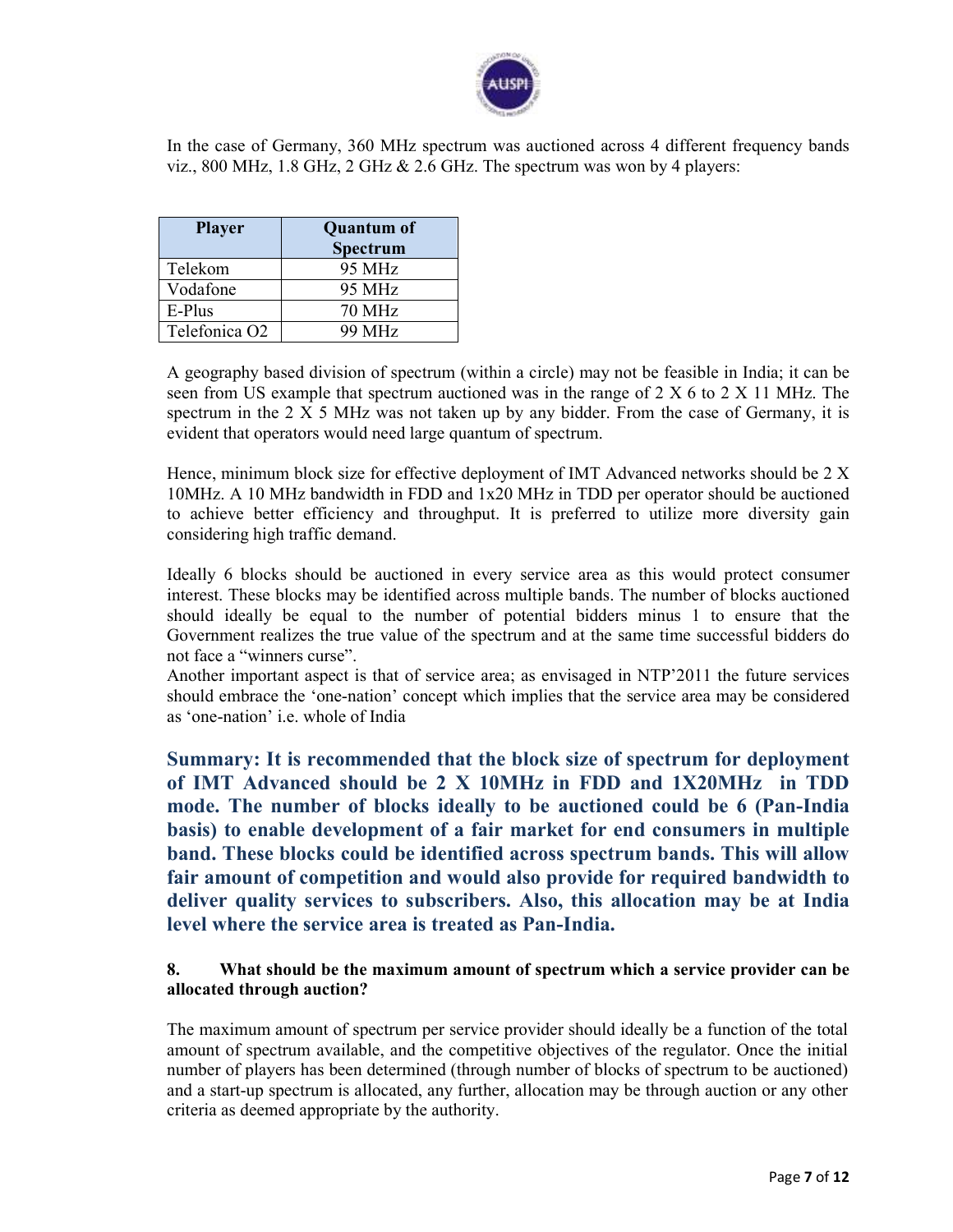

Additional spectrum in the long run may be required by operators who have attained the maximum utilization level for the current allocated block and any curbs may affect the provisioning of quality service to customers.

**The draft NTP'11 envisages an environment where spectrum pooling, sharing and trading will be allowed for optimal and efficient utilization of spectrum. In such a scenario, any capping on the spectrum loses significance as the operator needing additional spectrum may still be able to get the required spectrum** 

However, in order to ensure that adequate competitiveness exists in the market, government may consider putting a cap on the number of blocks being awarded to a player as part of the initial auction process. The government may consider putting a cap of '1 blocks (of 2 X 10 MHz each for FDD)' and 1X20 for TDD MHz per player for ensuring fair level of competition. This will prevent a monopolistic situation and will ensure desired number of players get the start-up spectrum

**Summary: At the initial auction, the number of spectrum blocks may be capped at 1 (2 X 10 each for FDD) and 1X20 for TDD. However, there may not be any long-term capping on the maximum amount of spectrum which a service provider can be allocated.** 

**9. Whether there is a need to specify the use of particular duplexing scheme based on the band in which spectrum allocation is done? If yes, in the case of TDD, is it required to specify further the frame duration, mandate frame synchronization using one of a specified set of timing sources and a permissible set of Uplink/Downlink sub-frame schemes compatible with the IMT-A standards?** 

2G and 3G technologies that use FDD are prevalent in the Indian market. Technologies that use TDD are expected to start operations soon. Also, duplexing is a function of type of spectrum available (for e.g. TDD was already allocated in 2.3 GHz for BWA). Given this context, it is quite apparent that there will be a co-existence of FDD and TDD based technologies in the Indian operation and it may not be appropriate to recommend any one Duplexing for IMT-A. However, it is necessary to have a harmonized approach of duplexing for each band to get advantage of economies of scale and ensure efficient use of the spectrum.

In the event of TRAI deciding to agree for both FDD and TDD for the IMT-A services, it will have to specify, in the case of TDD, the frame duration, to mandate frame synchronization using one of a specified set of timing sources and a permissible set of Uplink/Downlink sub-frame schemes compatible with the IMT-A standards. Such an arrangement will have to ensure the necessary guard bands and the mechanism for minimizing the interference.

# **In our opinion, it should be technology neutral; both FDD and TDD should be allowed and offered.**

#### **10. What should be the reserve price per MHz in different spectrum bands?**

While auction reserve price is an indication of the inherent value of the asset, competitive forces determine the real asset value in the market. Nominal reserve price may attract several players to the auction thereby extending the auction period and delaying the actual value realisation for the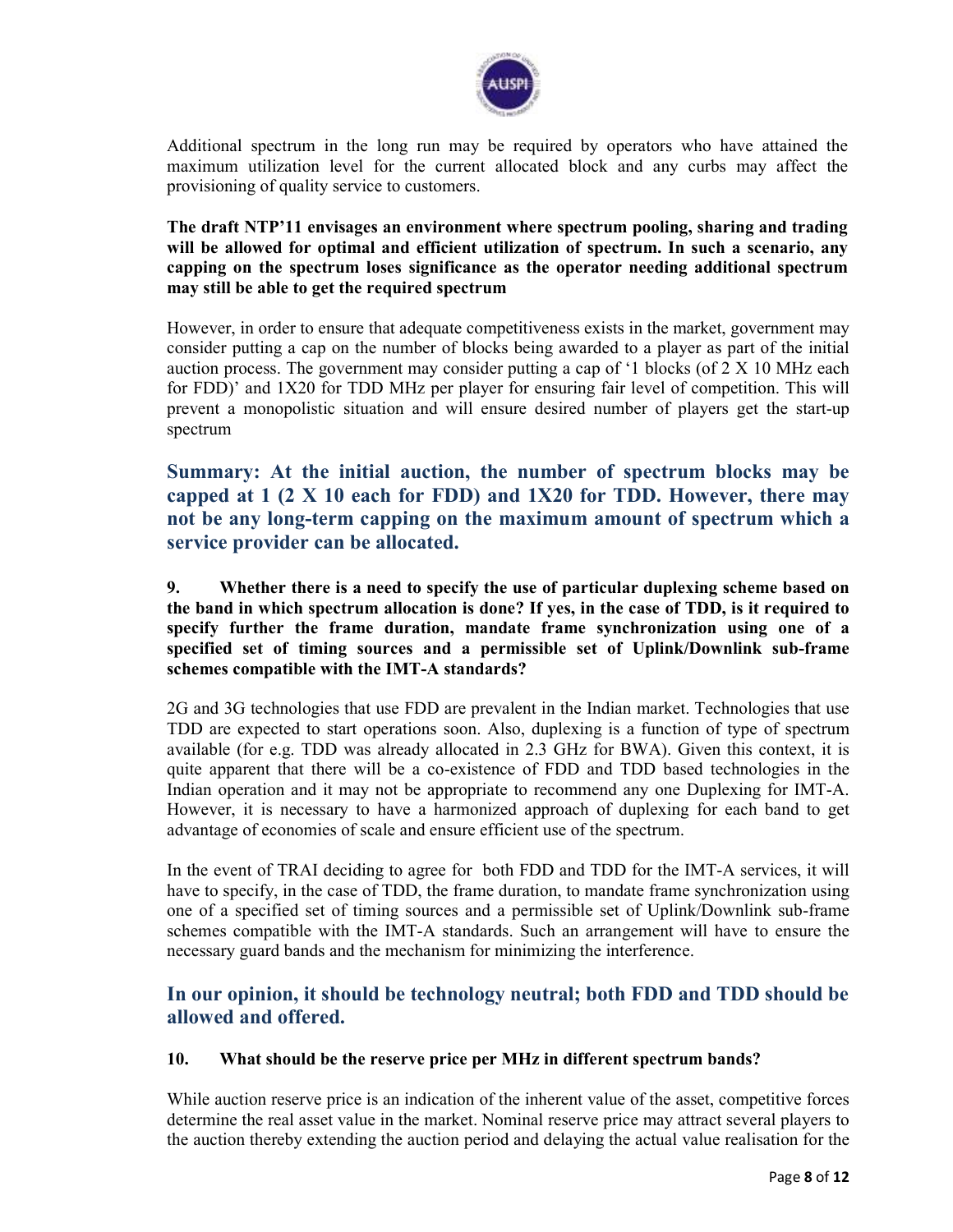

auctioneer as market forces aim to reach the optimal value based on the underlying valuation factors. Alternatively, setting a reserve price closer to the real value quickens the value realisation which could be high enough to keep out weaker players while leaving enough room for value adjustment based on the estimates of the bidders.

However, while reserve price may not have too high a bearing on the actual revenue realisation for the government, it is nevertheless a lever to control the auction behaviour in terms of number of bidders, auction duration, etc. To this end, certain key parameters need to be borne into consideration while fixing the reserve price, some of which could be as given below:

- **Spectrum availability**
- **Technological considerations**
- **Market sentiments**.
- **Reserve price of prior auction**:

**Summary: Reserve price primarily serves to provide an indication of the inherent value of the asset being auctioned, while the actual revenue realisation is market determined and conditioned by other aspects of the auction process such as sealed bid or increasing bid auction method, etc. As such it does not seem to have too high a bearing on the market valuation of the spectrum. Nonetheless, to arrive at a reasonable estimate for the same, certain key factors such as spectrum availability, technological aspects of the spectrum band being auctioned and their cost implications, market sentiments, reserve price of prior auction of a similar asset etc., could be taken into consideration. Thus, it is recommended that government may determine the appropriate reserve price based on the prevalent conditions at the time of auction and this may be done through a consultation process involving various stakeholders.** 

### **11. What should be the eligibility conditions for bidding for spectrum?**

Eligibility criteria should aim to arrive at a balance between policy objectives, market realities and consumer benefit. While the government may aim at stimulating competition in the sector in the hope of providing meaningful services to the consumer at affordable prices, the same may not be viable from a market sustainability perspective as consolidation would eventually happen in an overly fragmented market.

Policy objectives such as providing advanced communication services to all residents through the length and breadth of the country and promoting rollout of advanced communication network infrastructure to augment national productivity could be incorporated into the eligibility criteria through levers such as prior experience in providing such services and financial strength to implement projects of such scale. There could be other parameters as well that could have a bearing on more intricate issues of national interest and security and hence, could be incorporated into the eligibility conditions.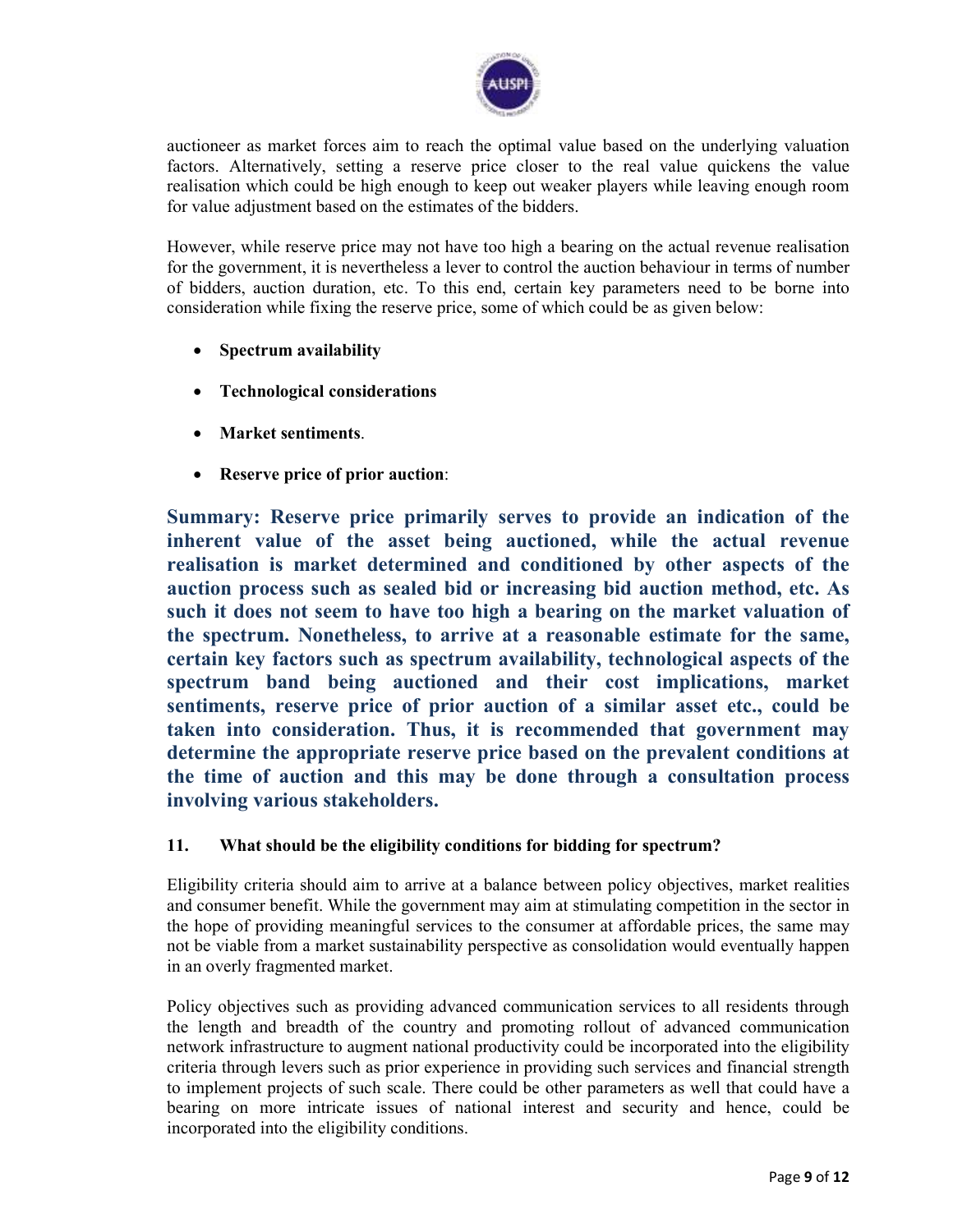

The 2008, 700 MHz spectrum auctions in USA, also throws light on a hybrid model tried by the FCC which helped broader ecosystem players to participate in the auctions apart from established telecom operators. In an effort to encourage network neutrality, Google asked that the spectrum be free to lease wholesale and the devices operating under the spectrum be open. Google's specific requests were the adoption of certain policies such as open applications, open devices, open services and open networks. Currently many providers such as Verizon and AT&T use technological measures to block external applications. In return, Google guaranteed a minimum bid of \$4.6 billion. However, this model of broader eco-system players playing a part in spectrum auctions has not seen significant success, with Google in this instance not winning any licenses. Even if regulator wants to keep the market open for non-telecom players, broader eco-system players can participate through M&As which are likely to be permitted under the new telecom policy.

From coverage and 'provisioning of advanced communication services to all' perspective, and the viewpoint of continued delivery of the same to all consumers through the foreseeable future, certain key eligibility conditions could be mandated by the regulatory authority. These could include the following:

- **Financial strength**:
- **Implementation capability**:
- **Concrete rollout plans**:

### **Eligibility criteria could be:**

- **a) The bidder should hold a UAS licence as per the current regime or**
- **b) Unified license as per the envisaged future licensing regime**

**11. Should there be any roll out obligations for spectrum given through auction? Should it be different in different bands?** 

#### **&**

### **12. Whether there should be any specific rollout obligations in respect of rural areas?**

Ideally, since the spectrum is being acquired through market price discovery, there should not be any roll out obligations since the acquirer pays for the spectrum based on its business case. The roll out obligations should normally be imposed only when the spectrum is made available below the market pricing.

With the new NTP looking to delink spectrum from licenses and allow spectrum trading, it is critical to impose rollout obligations to prevent speculators from bidding for the spectrum and trading them later. Specific lock in provisions tied to the rollout obligations too is needed to prevent such speculation and trading activity and provide for the most efficient use of spectrum. Since the reserve price as well as the final price would take into account rollout obligations and the limitations of each band, rollout obligations need not differentiate between bands.

**In order to ensure that the available scarce resource is put to most efficient use and also fulfils the service penetration targets of the licensor in line with the national objectives, spectrum roll out obligations for IMT-A services can be specified as applicable for 3G spectrum.**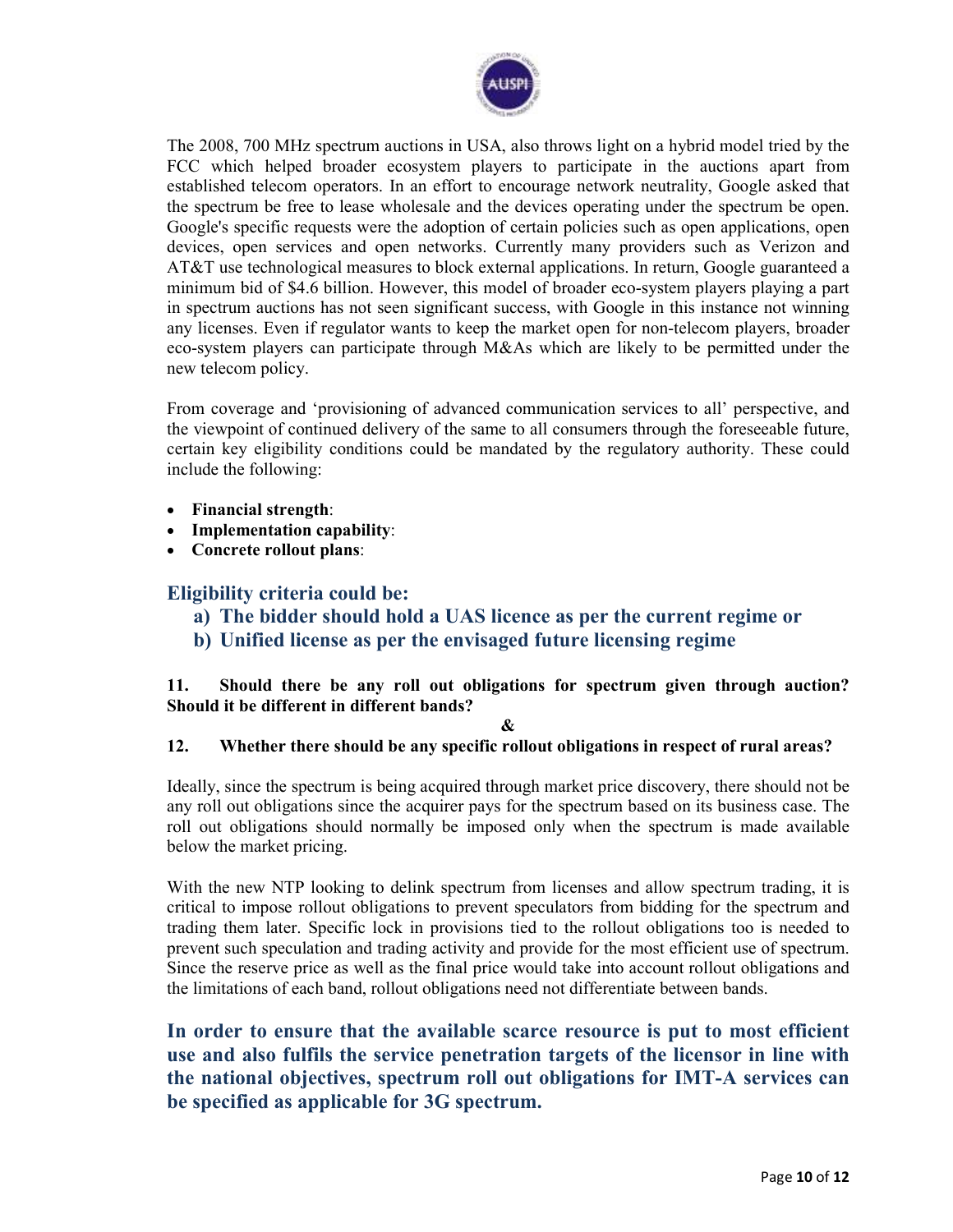

#### **14. What should be the spectrum usages charges? Should it be based on revenue share or be a fixed charge?**

Telecom subscribers pay a significant component of their bills as taxes and levies which include spectrum charges. To provide affordable services and to meet the projected penetration targets, spectrum usage charges should not be enforced.

Once the spectrum is auctioned and the winning bidder has paid the stipulated market price, there should not be any extra charge levied on the service provider. For spectrum acquired through the auction process, the value of spectrum gets realized upfront; hence, there is no merit in levying any additional fees on the same resource.

## **It is recommended that the regulator may not impose any revenue linked OR fixed spectrum usage charges on the operator.**

### **15. Using MIMO technologies what can be the possible infrastructure sharing issues and what can be the possible solutions**

MIMO utilizes several antennas at the base station and devices to achieve higher data rates by better utilizing independent channels in space. Infrastructure sharing issues with MIMO technologies may arise due to varying requirements of operators for antenna utilization due to the MIMO technology adopted (Beamforming, Spatial Multiplexing), transmit power requirements, etc.

However, operators are in a better position to develop sharing agreements to collaboratively operate and reduce costs through sharing mechanisms similar to passive infrastructure sharing in India prevalent today.

# **3GPP has standards, specified architectures and interface details for network sharing that may be followed.**

### **16. What regulatory mechanisms are to be provided for delivery of voice services over IMT-A systems?**

Existing basic regulations on voice such as Legal intercept for security purposes, provisioning for emergency services may continue to apply for IMT-A systems for voice services. It may help to have clearly articulated policies on intra and inter-circle roaming and allowing for Voice over IP services since IMT-A systems are primarily on IP networks.

IMT-A systems are all IP based systems. It is submitted that IP telephony is presently permitted from IP device to another IP device and not to PSTN/PLMN. If DOT/TRAI proposes to liberalize this, level playing field issues vis s vis UASL operators need to be taken care of who have paid large entry-fee for offering voice services.

### **17. Should the interoperability of services to legacy 2G/3G systems be left to market forces?**

Page **11** of **12** As pointed out by TRAI, at present in India there is widespread use and penetration of voice based mobile services where as data and broadband services are in early growth stage. IMT-A adoption is expected to be gradual and driven by market demand for data and broadband